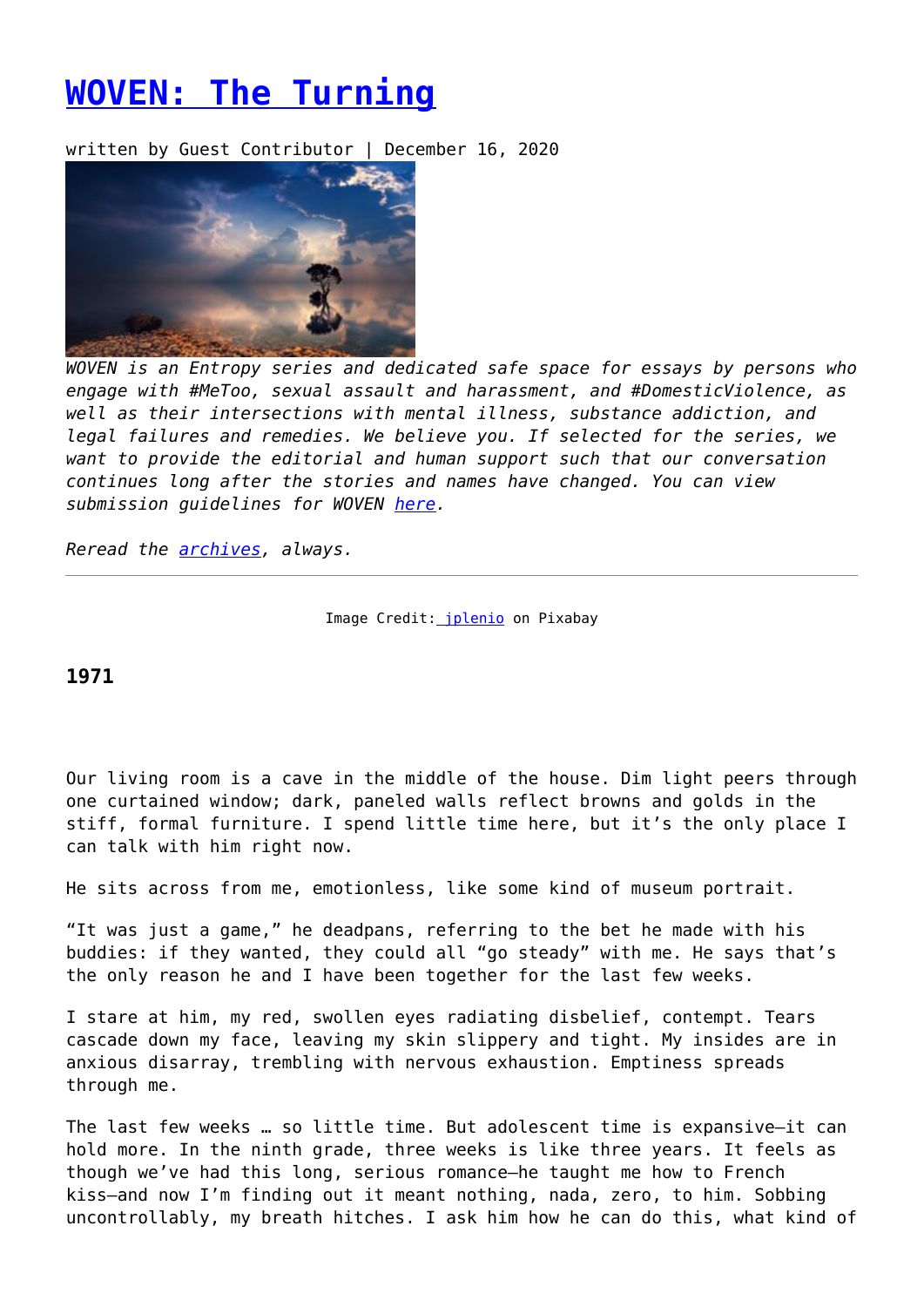a person does this to someone, tearing apart innocence, trust, naiveté, just for the fun of it. He has no good answers. His face, his eyes, betray no regret. In fact, I think I see a whisper of amusement at the corners of his mouth. I'm stunned by how these boys, by the age of 15, have already learned to manipulate others and enjoy it.

Sadly, I did go steady with all of them. This current "boyfriend" was the last of the group. I remember the excitement I felt, many months ago, when these boys suddenly became interested in me, were lining up to be with me. I should have been suspicious then. But the idea of having a boyfriend—especially a popular one—and my longing for attention and affection blotted out any questions I might have had. I'm so ashamed.

After he leaves, my mother asks if I'm okay—she heard me crying from the kitchen.

"We broke up," is all I'm willing to divulge.

I can't bear the thought of telling her, or anyone else, about what has happened. I wonder how many people at school … in band … know about this. All these boys are in band. Band is my safe place—where my friends are, where I shine, where I can do what I love: play my flute. Suddenly, it doesn't feel so safe anymore. A black, simmering stew of hurt, humiliation, and anger is taking shape inside me.

During the next month at school, I try to act as if nothing has happened, but "the bet" is constantly on my mind. Band rehearsals feel interminable. Nobody says anything, but in my mind, I can hear everyone silently laughing, pointing fingers at me with their thoughts. I long for invisibility. Finally, school lets out for the summer. I can take a break from the social nightmare that has become my life.

A few weeks later, my parents decide we'll go camping at the beach. I'm excited. We've never done this before—usually we go to some forest or mountain area. I ask a friend (I'll call her "Marcy") to come along so I'll have some company. The campground is in a remote area, a short walk from the ocean, and the beach is almost deserted. The weather is fabulous—bright, happy sunshine; light, dancing clouds; a warm, salty breeze from the ocean.

One afternoon, Marcy and I take a walk along the shoreline. Because we're both sporting lobster-red sunburns from the previous day, we opt for street clothes instead of swimsuits. Walking toward a tower we spotted from the campground, we see people fishing from the seashore and a lone swimmer way out in the water. After a while, we decide we've probably gone too far—this is easy to do on a beach—so we turn around and start back toward the camping area.

As we're walking, we notice that the lone swimmer we saw earlier is coming out of the water, heading straight for us. We also notice, as we get closer, that this person—an older, fiftyish man with salt-and-pepper hair—has no clothes on. Completely. Buck. Naked. He heads straight for me and asks something like, "Do you want to go to bed?" I'm guessing here, because the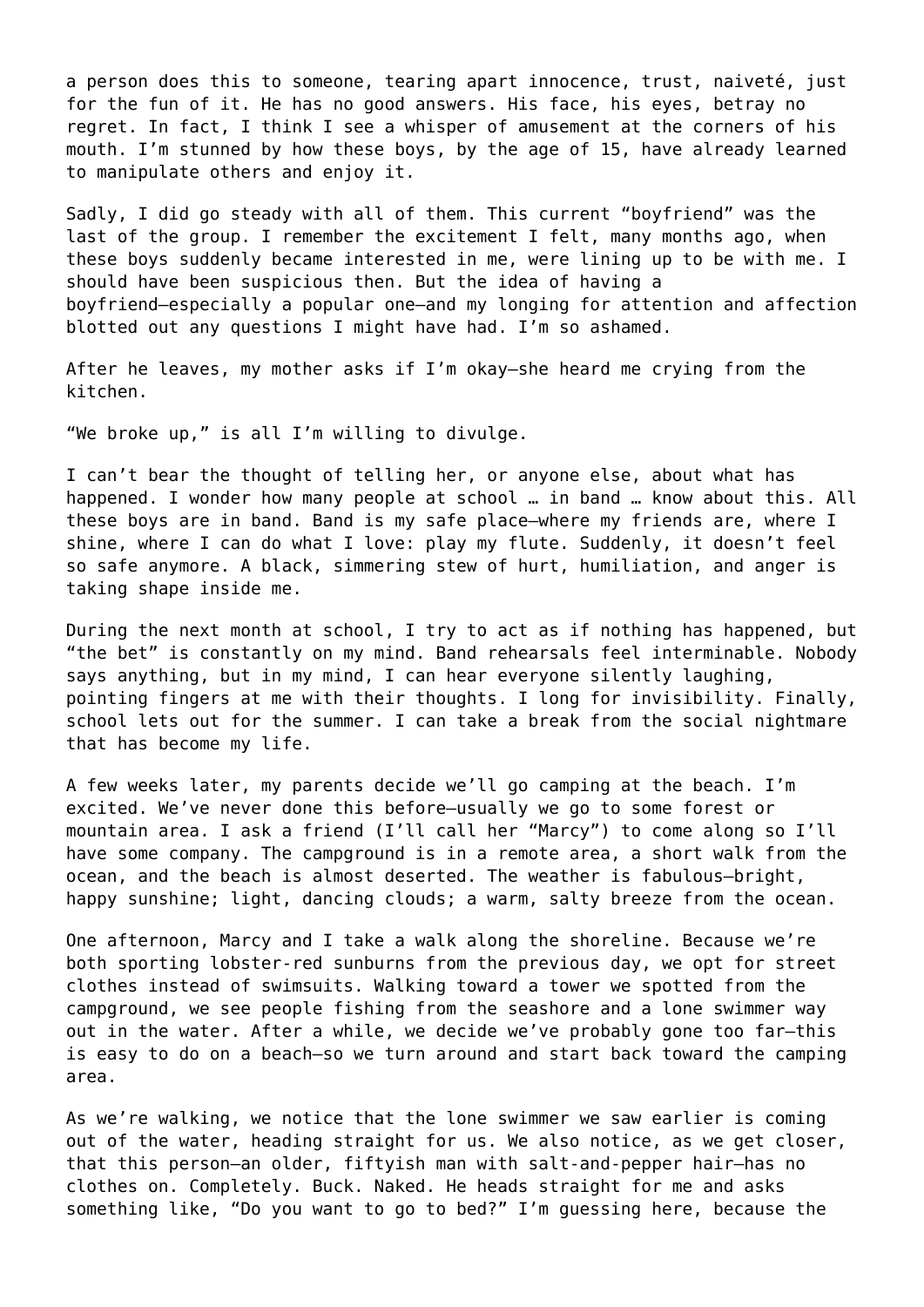shock of seeing his naked parts has caused my hearing to go on the fritz. All I know is I see a dangerous, crazy glint in his eyes and my answer to any question he asks is "NO!"

He grabs me by the arm. A scream cranks itself up from the pit of my belly and bolts from my mouth, shredding the air with shards of sound as I try to wrest myself away from him. He holds firm. I continue screaming, the noise ripping through the rhythmic *woosh* of the waves crashing onto shore. Marcy, completely immobilized, eyes and mouth wide open with shock, has no clue what to do. I yell at her to "Run! Get help!", but she will tell me later she couldn't bring herself to leave me alone with him. This man and I pull against each other in a tug-of-war for what seems like hours, going around in circles in a kind of perverse dance: me constantly shrieking and straining against him, trying to run away; he continually trying to get at me. Eventually, he manages to rip off my shirt and bra, amplifying my cries and injecting new energy into my fight to get free of him. I'm hoping the people fishing down the way will hear me or see the struggle and come to the rescue—I scream directly at them with all my might—but they are oblivious.

Suddenly, for no apparent reason, he releases me and runs away, disappearing into the elevated bank of palmetto bushes bordering the beach. I'm dumbfounded, relieved at my good luck, and still terrified, all at the same time. Stumbling around, dazed, picking up scraps of my clothes, I'm thinking this reprieve is too good to be true. I try to reassemble the fragments that were my shirt, but my hands are shaking so badly I can barely hold them. I need to cover myself so I can get back to the campground. Marcy tries to help, but it's useless—the pieces are too small. I don't want to stay here … he might come back … but there is no way I'm walking back topless. I tell Marcy to hurry, get my parents, and bring me a shirt.

I walk up into the palmetto bushes—yes, the same ones he ran into—and hide there to wait. The sky is a clear, bright blue, the sun high and laser hot on yesterday's sunburn. There's no shade here—the palmettos are barely tall enough to conceal me crouching on the ground. I'm scared to death this man is going to come back and find me. Trembling, my bones aching with dread, I try to calm myself with deep breaths while steadily scanning the scrubby vegetation for any movement. I pray that he's gone … really gone.

After an eternity, Marcy returns with my parents. Relief washes over me when I see them—I'm safe now. My mother admonishes me for not running back half naked—she of the "cover yourself up" mantra. I will understand at some point that this is her fear talking, but right now it angers me. I'm the one that was attacked. I'm the one with an ugly, steaming mass of angst and shame stuck in my gut. My father is speechless. His eyes tell me of his disbelief and horror at what has happened, that he's trying to work out how to make this right. I put on the shirt they brought for me and we walk back toward the campground. My parents want details as we walk, but I can't summon the will to relive this just now. I want to get back, to feel safe again.

At the campsite, my father calls the police. A nice, elderly policeman comes to question me. I can tell while we're talking that very little will be done to find my attacker. I'm a 14-year-old girl who wasn't actually raped, so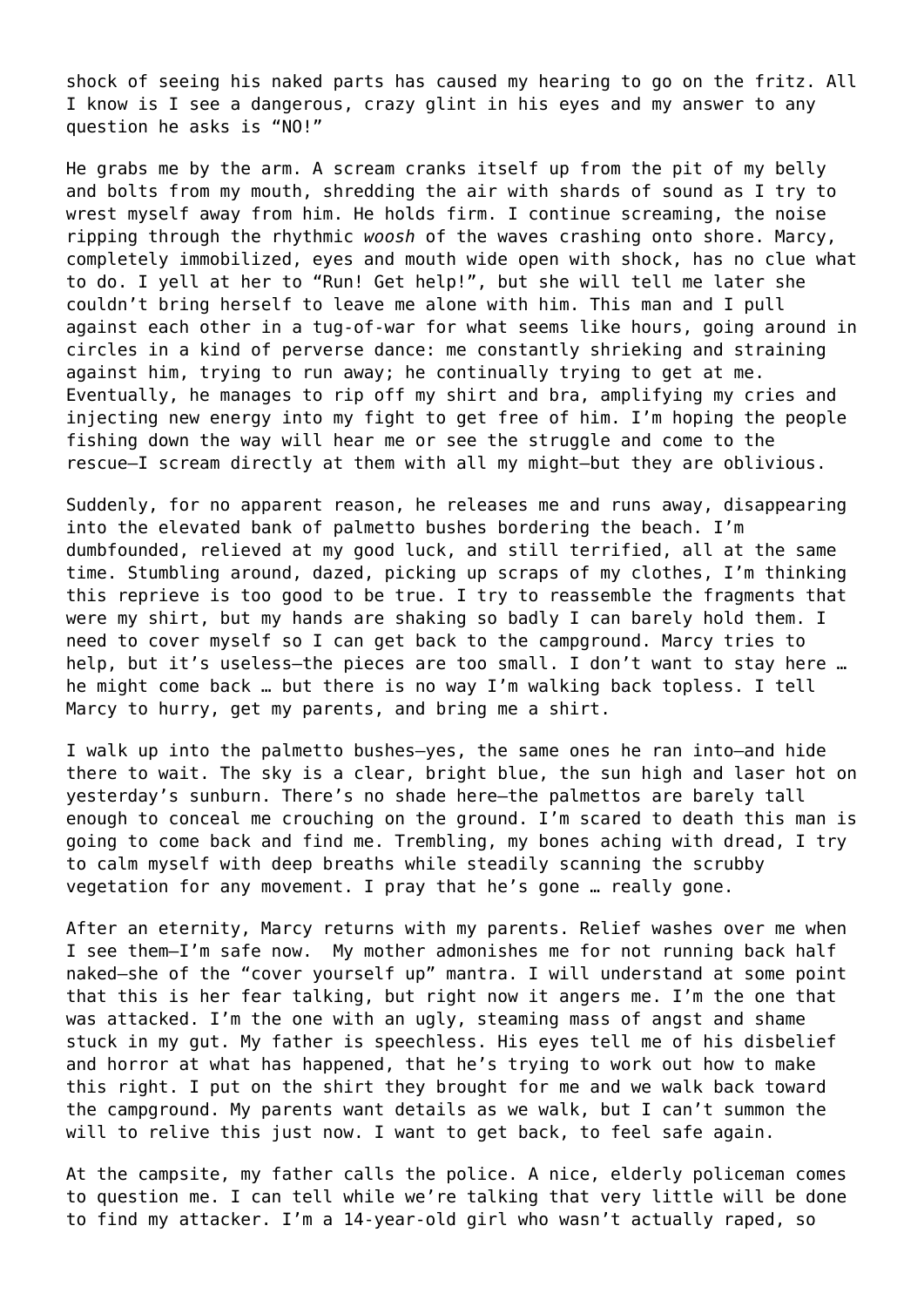what's the harm? The whole dialogue is a pat-on-the-head-and-get-on-withyour-life session. He says they'll "keep an eye out" for this guy (*you mean you'll keep a lookout for a naked man wandering around? How many other girls has he assaulted?*). My father has tried to do the right thing, but nothing much comes of it.

Over the next couple of weeks, my mother periodically asks me how I'm doing. I mention bad dreams, but we don't really talk about it. What can I tell her? That I see him—those evil, glimmering eyes—every night as I try to fall asleep? That I dream I'm back there, going around in circles with him, but I don't get away?

The bad dreams continue. For a long time. I will hold the details of that man's face in my mind for the rest of my life and ask myself: *Why didn't you just kick him in the junk? It was right there. You couldn't have missed it.* After all, this whole predicament was somehow my responsibility, right? If Marcy and I hadn't walked too far down the beach, this never would have happened … right?

I'm unaware of it, but this assault, coupled with that wager placed on my neediness by a bunch of arrogant ninth-grade boys, causes my sense of self to shift, to diminish into feelings of unworthiness. The dark, bubbling brew of anger and shame that took up residence after "the bet" has settled in to stay, staining my self-regard, weakening my trust in the world.

The years that follow produce a series of unfulfilling relationships, including a failed marriage: I'm treated as less-than by some, as private property by others; some are passive-aggressive, others are ego-centric charmers who need a conquest. There are the usual catcalls while walking from points A to B and evenings out that leave me feeling like pawed-over merchandise. Most of these encounters expose a colossal, Grand-Canyon-like chasm between their expectations and mine, producing layers of frustration, bewilderment and guilt, no matter the choices I make.

*Am I only a body? Does it not get any better than this?*

Part of me will think this is just the way life is, or the way it is for me, anyway. Another part will remain angry, victimized, wondering why people take advantage. It never occurs to me that my choices might reflect my sense of self: that mirror of me that was cracked long ago in the living room, at the beach. I'll hunger for an honest, deep connection, but will continue to pursue the unattainable or naughty types—expecting to be dumped—and be devastated when they leave.

## **1996**

Summer in Charleston, South Carolina: I'm playing flute with the Spoleto Festival Orchestra. It's a bright, sunny day. A friendly breeze is coming off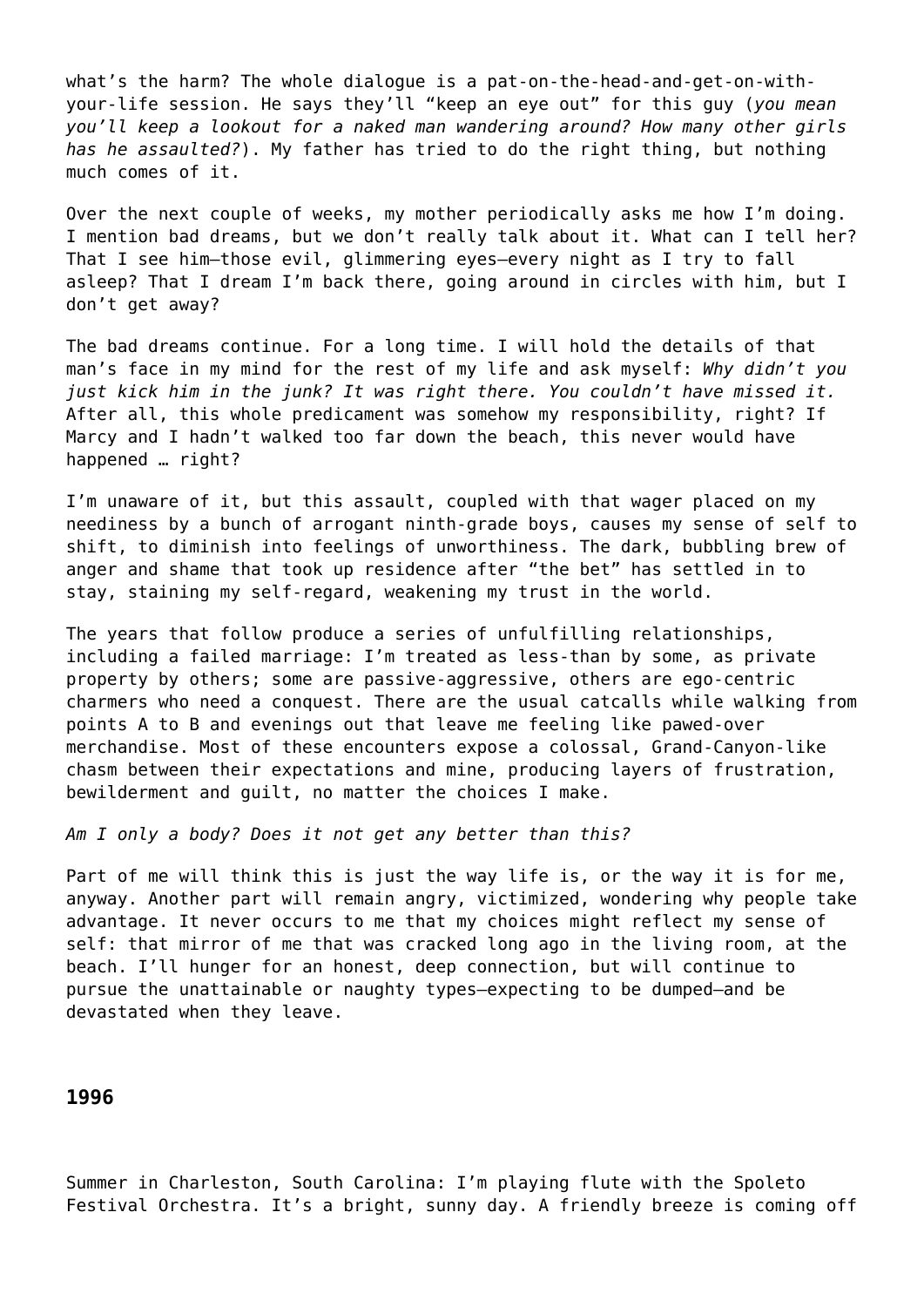the ocean as I take my daily walk down by Waterfront Park, in one of the most historic, affluent neighborhoods in the city. I've learned, since that attack on the beach so many years ago, to constantly scan my surroundings, take note of people around me, and carry pepper spray or mace.

Deep in the neighborhood, a block or two from the water, I spot a man up ahead on the opposite side of the street. He's kneeling to tie his shoe. This seems like a pretense. As I get closer, he stands, gives me a sideways, furtive glance, and begins walking. I keep going. He turns at the next corner and disappears. This unsettles me … I have a sense he'll be back. My thumb rests on the discharge lever of the pepper spray, just in case.

A few minutes pass. *Maybe I was mistaken … maybe he won't come back*. Then I hear eager footsteps over my shoulder. I know it's him. Just as I'm about to turn to look, he grabs me by the crotch and wraps an arm around my chest.

I should be afraid. I'm not.

My simmering stew of anger and shame has morphed into boiling hot magma, erupting into full fury with this violation.

*All I want to do is take a walk. That's all. Just a walk.*

*I can't even take a fucking walk in a nice neighborhood in broad daylight without being assaulted*.

I wrench myself around to face him, pepper spray held high, ready to let him have it. He sees my arm raised and looks into my eyes … eyes that are bleeding with rage: rage at my enforced state of constant vigilance; rage at the faultless shame I carry; rage at my loss of safety, loss of self, loss of value, loss of love, all because of people like him.

In the space of a heartbeat, he sees all of this, turns, and runs away.

In that moment, I feel a surge of power—I feel stronger, more worthy, than I've felt in years. I'm a little shaken, but I'm okay.

I continue walking, at a quicker pace, and head back to my room. On the way, a police car appears up the street. I think about running to the car, telling the policewoman what happened. But I don't. Telling her won't make a difference. It will just complicate my life.

The rest of my time in Charleston is fine, enjoyable even. My concerts go well. I'm happy to be playing with this orchestra. I don't go on regular walks anymore, just occasional outings with other people. There are no bad dreams, but I think about the incident a lot. I still feel vindicated—he saw my anger and it scared him—but it's not enough to make me feel safe. I know better. *How many more times must I go through this, or something worse than this? And will I make it out unscathed?*

The ensuing years are spent with my radar up, never wandering out alone without mace or pepper spray, never really feeling secure. I embark on a path to try to embrace the image in that cracked mirror of mine, finally finding